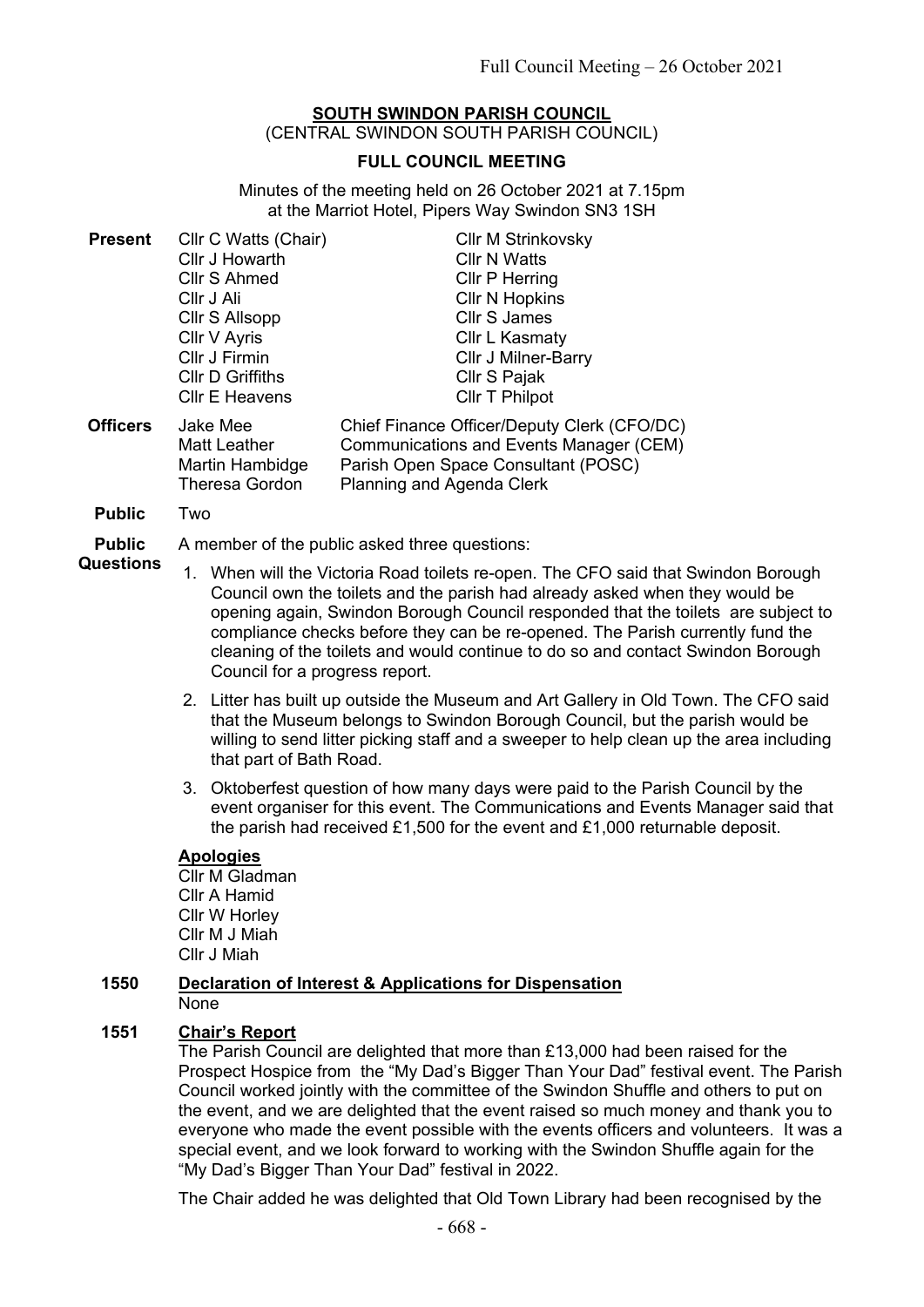National Association of Local Councils (NALC) in their annual Points of Light magazine for its outstanding work in the community from the dramatic increase in book loans to park story trails, on-line story times during the lockdown and much more. The library is going from strength to strength, and the Chair thanked Deborah, Monica, and the wider Old Town library team for their excellent work.

Frequent visitors to Queens Park had noticed that the Groundwell Road entrance to the park is closed and other work is taking place including in the secret garden. This is due to the parish council's ongoing refurbishment and improvement work taking place in the park. The first stage of the improvement program was to rebuild the Durham Street entrance wall and refurbish the entrance gates to the park. The Durham Street gates look spectacular, and refurbishment of the other gates are still planned. The Parish is also building accessible railings in the Remembrance Garden and Secret Garden to make the park more accessible to visitors. The Chair said we ask Queen's Park visitors to remain patient while this work takes place and believe that the end results of the work will be a significant improvement to the park.

The Chair congratulated all the students involved in the Photo Swindon 2021 exhibition held in Old Town Gardens which showed off the work of our local talented young people.

The Parish Council was inspected by the Britain in Bloom Judge for the South Swindon in Bloom entry. The route included Shaftesbury lake, rewilded areas, Old Town Residents Association Gardens, East Wichel Tiny Forest, Town Gardens, Queens Park and Fishing for the Moon Garden. The Parish Council attended the Britain in Bloom award ceremony and were awarded silver in the Pennant category. The Chair thanked all volunteers and parish staff who worked hard to bloom up.

Oktoberfest is taking place on Saturday at GWR park and tickets are still available.

# **1552 Minutes of the Finance & Staffing Meeting – 29 September 2021 RESOLVED** that the minutes of the Finance & Staffing Meeting held on the 29<sup>th</sup> September 2021 be approved as a correct record.

# **1553 Minutes of the Full Council Meeting – 29 September 2021**

**RESOLVED** that the minutes of the Full Council meeting held on the 29<sup>th</sup> September 2021 be approved as a true record.

# **1554 Minutes of Planning Meeting – 19th October 2021**

**RESOLVED** that the minutes of the Planning Meeting held on the 19<sup>th</sup> October 2021 be approved as a correct record.

#### **1555 Committee Membership**

To consider a nomination for Cllr D Griffiths to take membership of the Assets Working Party.

Councillor S Ahmed arrived during this item.

**RESOLVED** that Cllr Griffiths election to the Assets Working Party be approved.

### **1556 Enchanted Gardens Light Trail**

The Chair of the Leisure, Environment & Amenities Committee gave a verbal report about the Town Gardens Enchanted Light Trail.

Cllr Hopkins said that tickets had started to sell well although ticket sales had slowed due to a rise in Covid infections. The Town Gardens café would be supplying food and non-alcoholic beverages, another bar would be supplying soft and alcoholic drinks and a gift stall to date. Banners had been placed all around the parish and councillors were asked to take posters for display anywhere where they would be seen.

The event would be aired on local radio and advertised on social media, also a door drop will be taking place around Swindon and press releases are ongoing. The event will be listed on many sites and Total Swindon.